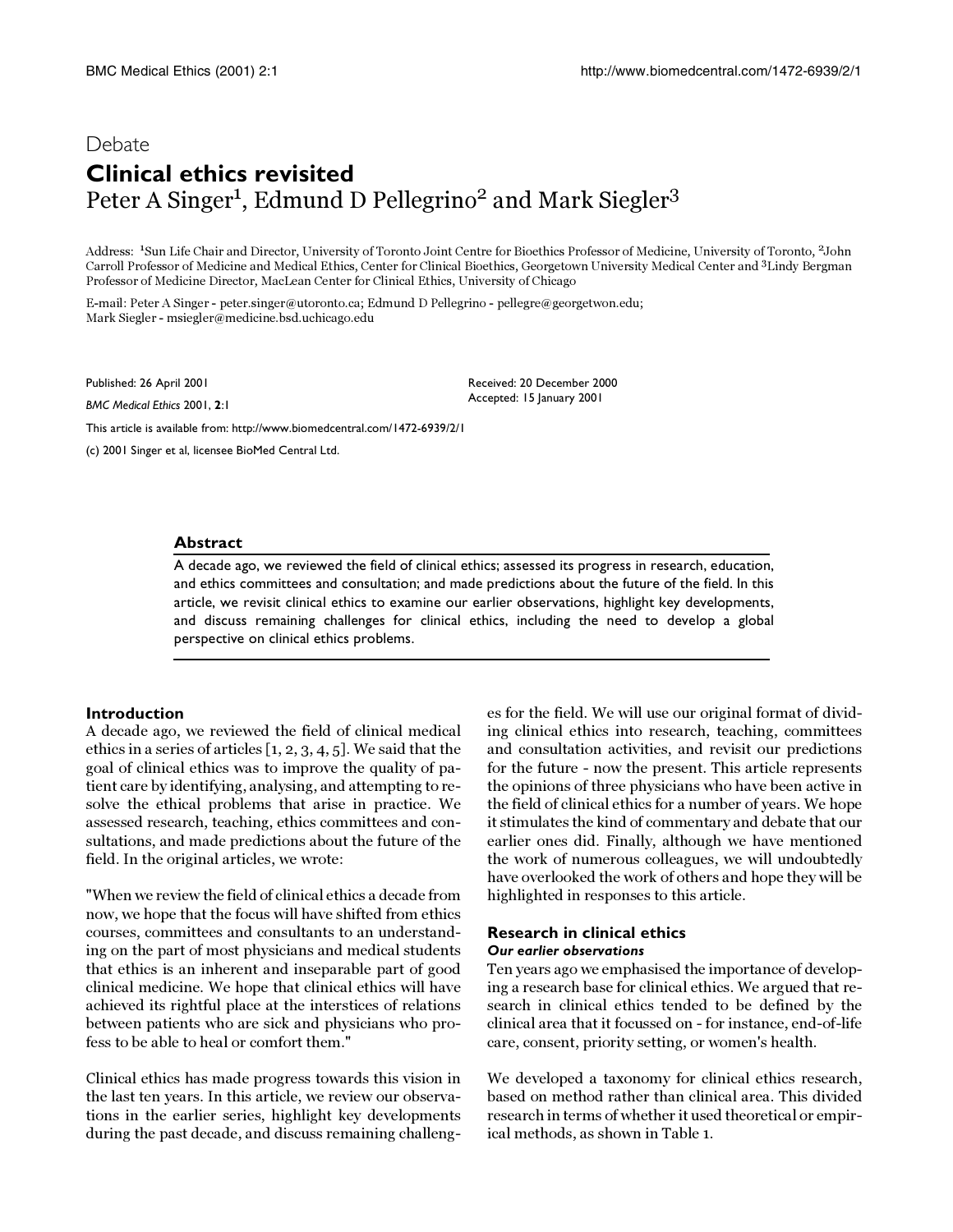#### <span id="page-1-0"></span>**Table 1: Methods of clinical ethics research**

| Theoretical   |                                                                                                                                      |
|---------------|--------------------------------------------------------------------------------------------------------------------------------------|
| $\rightarrow$ | Philosophy (e.g., How should decisions on setting prior-<br>ities be made legitimate and fair?)                                      |
| $\rightarrow$ | Theology (e.g., What Catholic values should guide deci-<br>sions on setting priorities in Catholic hospitals?)                       |
| $\rightarrow$ | Law (e.g., What practices in setting priorities in a re-<br>gional health authority might constitute discrimina-<br>tion?)           |
| $\rightarrow$ | Policy (e.g., What policy should governments follow in<br>funding new technologies in medicine?)                                     |
| Empirical     |                                                                                                                                      |
| $\rightarrow$ | Social sciences (e.g., How do regional health authorities<br>in developing countries make decisions on setting pri-<br>orities?)     |
| $\rightarrow$ | Decision analysis (e.g., How do you trade-off considera-<br>tions of equity and efficiency in decisions on setting pri-<br>orities?) |
| $\rightarrow$ | Clinical epidemiology (e.g., What are the criteria used to<br>allocate liver transplants?)                                           |
| $\rightarrow$ | Health services research (e.g., How does the delivery of<br>cardiac surgery vary by patient gender or ethnicity?)                    |

Finally, we said that theoretical and empirical research were synergistic. Their combination offered research potential that neither could fulfil alone.

#### *Key developments*

In the past 10 years, the research base of clinical ethics has strengthened appreciably. The number of new articles in MEDLINE with 'ethics' as a keyword increased in the early 1990s, continuing the trend of the preceding 20 years. In 1993, this number reached a plateau of over 3000 new articles a year.

However, the main research opportunities have not come under the broad heading of clinical ethics, but instead through specific programmes such as the human genome project and the end-of-life movement. The US human genome project devoted 2% of its budget to ethical, legal, and social issues. Meanwhile, the end-of-life movement, with funding from organisations such as the Soros Open Society Institute, the Robert Wood Johnson Foundation, and the National Institutes of Health, helped form the largest single ethics research project of the past decade - the Study to Understand Prognoses and Preferences for Outcomes and Risks of Treatment (SUP-PORT) study [[6](#page-7-5)].

In the USA, the National Institutes of Health created the Center for Clinical Bioethics under the leadership of Ezekiel Emanuel. The European Community has dedicated funding to ethics projects among member nations. In addition, the Canadian Institutes for Health Research created a peer review panel for health ethics, law, and humanities that will review grants for the first time in the fall of 2000.

Within empirical research (both in ethics and more generally), there is growing recognition that quantitative methods alone are inadequate. Since many of the phenomena examined by ethics researchers are deeply entwined into the fabric of professions, organizations, and human lives, qualitative methods have begun to play an important role. For example, James Tulsky performed observational research on how physicians discuss donot-resuscitate orders and advance care planning [[7\]](#page-7-6). The role for qualitative methods is both increasing and broadening to include not only content analysis but also grounded theory, ethnography, and case study designs.

## *Remaining challenges*

Most national funding agencies directly fund only a handful of operating grants and career awards for research into ethical issues. Instead, most funding has come indirectly, via the programmes described above. Therefore, the challenge remains for research into ethical issues to become a mainstream concern for funding agencies around the world.

Although almost every major medical and scientific journal now publishes ethics articles, there is more commentary than original research. Peer review of ethics research is of variable quality, although there is no evidence that this problem is worse for ethics than for other types of research.

There are now more than 10 ethics specialty journals. Although these are a welcome locus for publication, their impact factors do not rival those of major medical and science journals - or even some specialty journals - and therefore may not be useful for promotion and career awards for clinical ethics scholars. They are also not read by precisely the sort of front line health care workers ethics authors might want to influence.

There is also often a long time lag between the completion of an ethics research project and its publication, although there is no evidence that this is worse for ethics than other types of health research. This publishing environment needs to change, and with the advent of epublishing, no doubt it will. The challenge for clinical ethics scholars is to ensure that ethics research takes full advantage of the new e-publishing environment.

Interdisciplinary research might be another means of increasing the visibility and validity of ethics research, something that our earlier articles failed to emphasise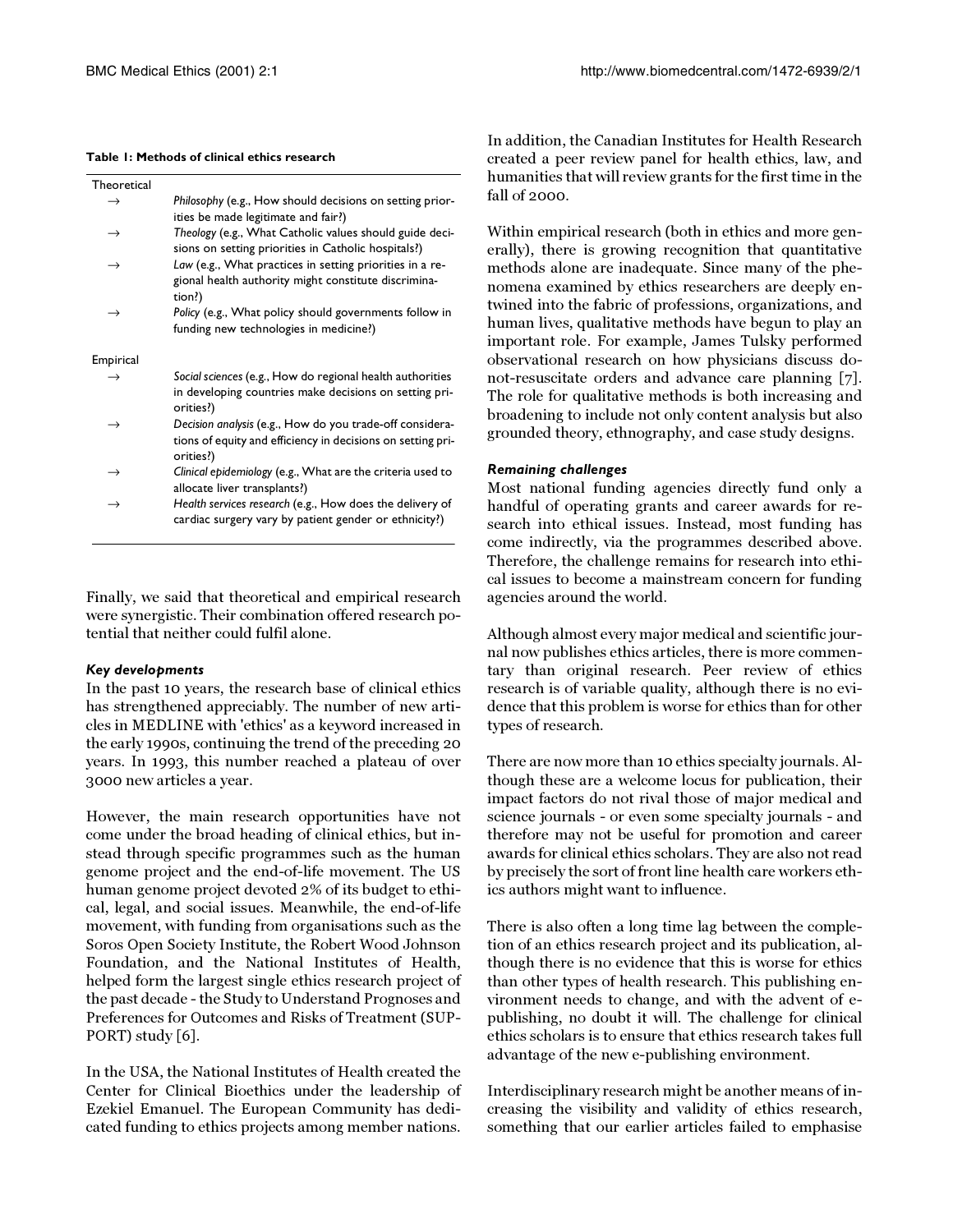sufficiently. Rosenfield provided the following definitions of interdisciplinary research [[8\]](#page-7-7):

• Multidisciplinary: researchers work in parallel or sequentially from disciplinary-specific base to address a common problem

• Interdisciplinary: Researchers work jointly but still from disciplinary-specific base to address a common problem

• Transdisciplinary: Researchers work jointly using a shared conceptual framework drawing together disciplinary-specific theories, concepts, and approaches to address a common problem

Sadly, there are still too few examples of interdisciplinary ethics research.

There is also a need for inter-professional ethics research, for instance between nursing, social work, pastoral counselling, and other professions. Interprofessional research enriches our grasp of the moral complexities of different professional views. We welcome efforts such as the Tavistock Principles, which attempt to accommodate various professions and develop a shared ethic [[9](#page-7-8)].

Further strengthening of the research base will require strengthening of the capacity to perform research and networking between clinical ethics scholars. We hope that universities, research funding agencies, and journals will increasingly recognise the value of clinical ethics scholarships during the next decade. We also hope that international networks will develop so that learning can be shared across national borders. Such networks, with international research conferences, have begun to form in areas such as end-of-life care, priority setting, and women's health.

# **Teaching clinical ethics** *Our earlier observations*

Ten years ago we made the following observations about teaching clinical ethics to medical students and clinicians:

• The principal goal of teaching was to improve the quality of patient care

• Teaching should focus on cognitive skills, behavioural skills, and character development

• Teaching should be integrated into all stages of a physician's education, including medical school, residency, and continuing education

• Practising clinicians with formal ethics education brought advantages to teaching, but philosopher bioethicists also had much to contribute

• One of the most persistent and difficult questions was whether teaching clinical ethics made any difference

• There was a lack of trained clinicians to teach clinical ethics

• There was a prevalent scepticism about whether virtue or character could be taught

# *Key developments*

During the past decade, teaching clinical ethics has spread. A decade ago almost every US and Canadian medical school incorporated ethics teaching into its curriculum, and recently the UK General Medical Council mandated ethics teaching in UK medical schools [[10\]](#page-7-9). The Canadian Royal College of Physicians and Surgeons of Canada requires all residency programmes to teach ethics as a condition of accreditation. An outstanding example of a national continuing education programme is Linda Emanuel's Education of Physicians in End-of-Life Care Project [[11](#page-7-10)].

It is increasingly recognised that the content of clinical ethics teaching needs to be customised to the learner. For example, medical students want ethics teaching to focus on the actual problems they confront [\[12](#page-7-11)]. The Royal College of Physicians and Surgeons of Canada has developed specialty-specific curricula for major clinical specialties. Furthermore, those who teach these curricula recognise that dilemmas faced by more advanced trainees are even more specialised - for example, postmortem sperm donation in urology.

Different clinical ethics teaching methods have been used, including role play, standardised patients, and Internet based cases.

The debate about whether virtue can be taught has continued to rage. Kopelman has argued that the "tension between those wishing to teach values and virtues directly and those who do not wish to do so may be more apparent than real" [\[13\]](#page-7-12).

Ethics is increasingly part of medical exams and therefore taken seriously by students. For example, the National Board of Medical Examiners in the USA formed an expert committee to review all its examination materials for the amount and quality of questions on end-of-life care. As a result, the Board made a commitment to increase and improve the end-of-life care component of its examinations.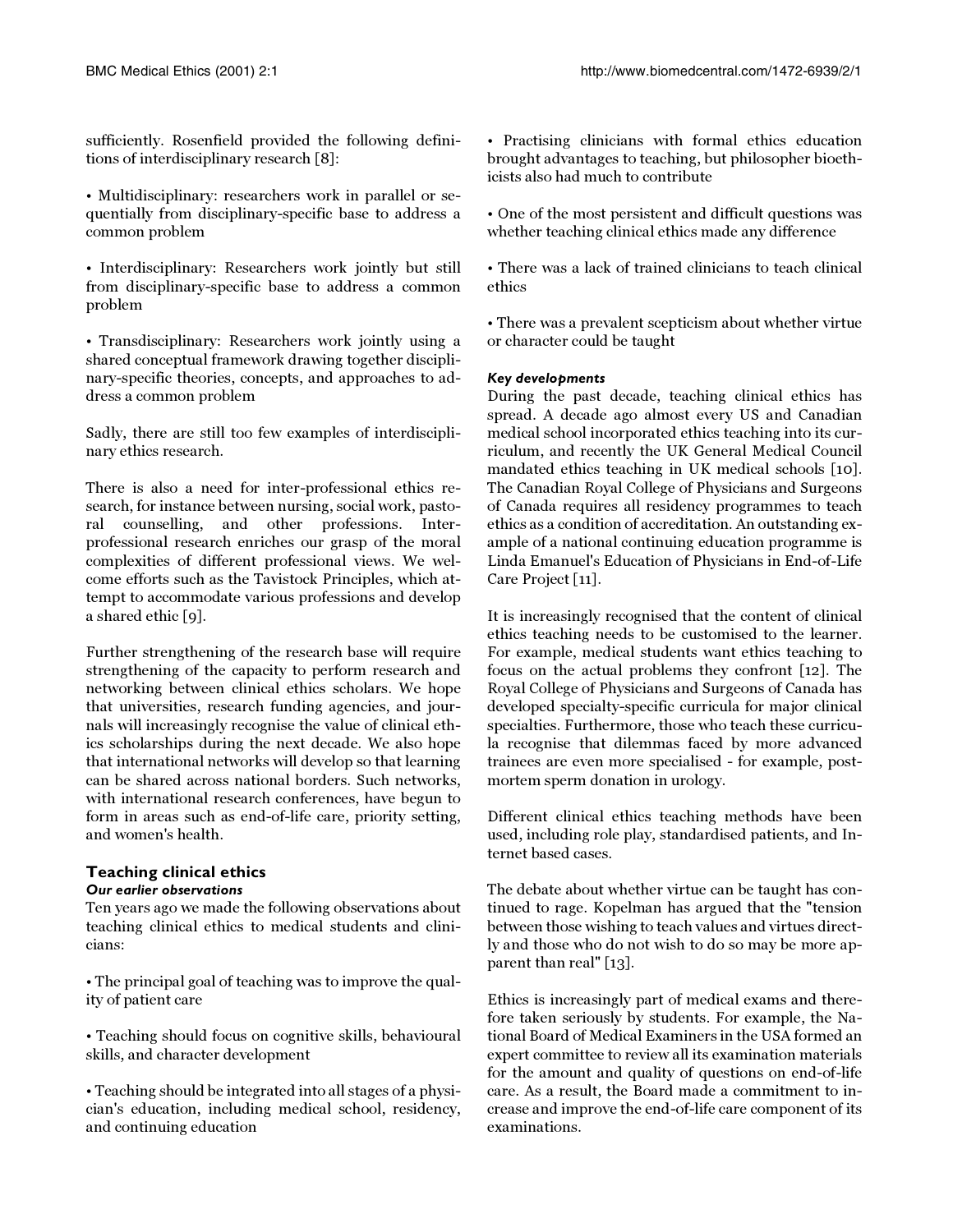There has been progress in the evaluation of clinical ethics teaching. The ethics objective structured clinical exam has been developed and evaluated [\[14](#page-7-13)]. Sulmasy showed that a course in clinical ethics for residents at Johns Hopkins led to long-term improvements in knowledge and confidence [[15](#page-7-14)].

Ultimately, the teaching of clinical ethics needs integrating into the teaching of clinical medicine, so that it becomes, what Hafferty and Franks called the "hidden curriculum" [\[16\]](#page-7-15).

There has also been progress in strengthening the capacity for teaching clinical ethics. For example, Georgetown University in Washington DC, USA, has held a short course in bioethics for more than 20 years. More recently, the Georgetown Center for Clinical Bioethics in the USA has had a clinical fellows programme for physicians wishing to do advanced work in bioethics. The MacLean Center for Clinical Ethics at the University of Chicago has trained over a hundred clinicians in ethics fellowships; many of these trainees occupy leadership positions in clinical ethics throughout North America. The University of Toronto, Canada, has launched a masters degree, specifically for experienced clinicians with the goal of developing clinician-teachers. Many other centres have also established fellowship or graduate programmes in bioethics.

## *Remaining challenges*

Firstly, we need to develop Internet based teaching modules for clinical ethics. This will improve dissemination of teaching materials and reduce duplication. In addition, as continuing professional development expands, ethics teaching will need to respond to the needs and convenience of practising clinicians. Interactive, webbased formats will facilitate self-learning and distance education.

Secondly, we need to incorporate the increasing knowledge of what is effective in continuing education. Davis et al have shown that interactive continuing education sessions that enhance participation and provide the opportunity to practise skills, can change professional practice and, on occasion, health care outcomes [\[17](#page-7-16)]. If our ultimate goal is to change practice, we need to go beyond small group learning and to develop opinion leaders in clinical ethics. We also need to develop effective models for teaching clinical ethics at the bedside. Ironically, bedside teaching is potentially the most effective and yet the least studied.

Thirdly, we need to harness the informal curriculum. Clinicians in influential positions who do not respect patients, damage the education of medical students and residents in a way that no ethics education programme can overcome. We need to develop a culture in our academic programmes and clinical teaching units that is sensitive to the ethical concerns of patients and families. Ultimately, this will occur if we recruit the right people for ethics training, and hang on the coat tails of their success.

Fourthly, medical educators should pay attention to character formation because character is so central to moral life. This is a more complex subject than simply teaching about virtue. The key, of course, is role modelling by faculty members, and building a sustainable community of clinicians focussed on the ethical concerns of patients and families. Sadly, both are lacking in many of today's medical schools.

Fifthly, we need to focus more on evaluation. Performance in clinical ethics should be part of the evaluation process for physicians at all levels. For example, in-training evaluation reports for residents should contain an item about how the resident performed with respect to challenges in clinical ethics. However, evaluation measures need to be studied further in terms of their reliability and validity. The focus should be on measures that capture what happens at the bedside. Data should be sought from teachers of physicians and other members of the health care team, as well as from patients and families. Finally, medical educators should pay more attention to the evaluation of character. Every medical student knows which of his classmates he would not trust to care for him or his family, yet the faculty seem totally ignorant of - or unwilling to do anything about -those students whose character deficiencies need discovering and addressing.

Finally, we need to strengthen our capacity to teach ethics. Teaching clinical ethics at the bedside requires staff with both clinical and ethical skills, and in most universities there are not enough people with such skills. Academic health science complexes need to develop faculties for teaching clinical ethics. The strategy should extend well beyond those with formal ethics training to include clinical teachers. If clinical ethics is best learned at the bedside in the care of individual patients, clinician teachers in general, and not clinical ethicists, will need to have the skills to recognise and fully exploit the moments in patient care that lend themselves to teaching clinical ethics.

## **Ethics committees and consultations** *Our earlier observations*

Ten years ago we outlined three key functions of ethics committees and consultants: education, institutional policy development, and case consultation.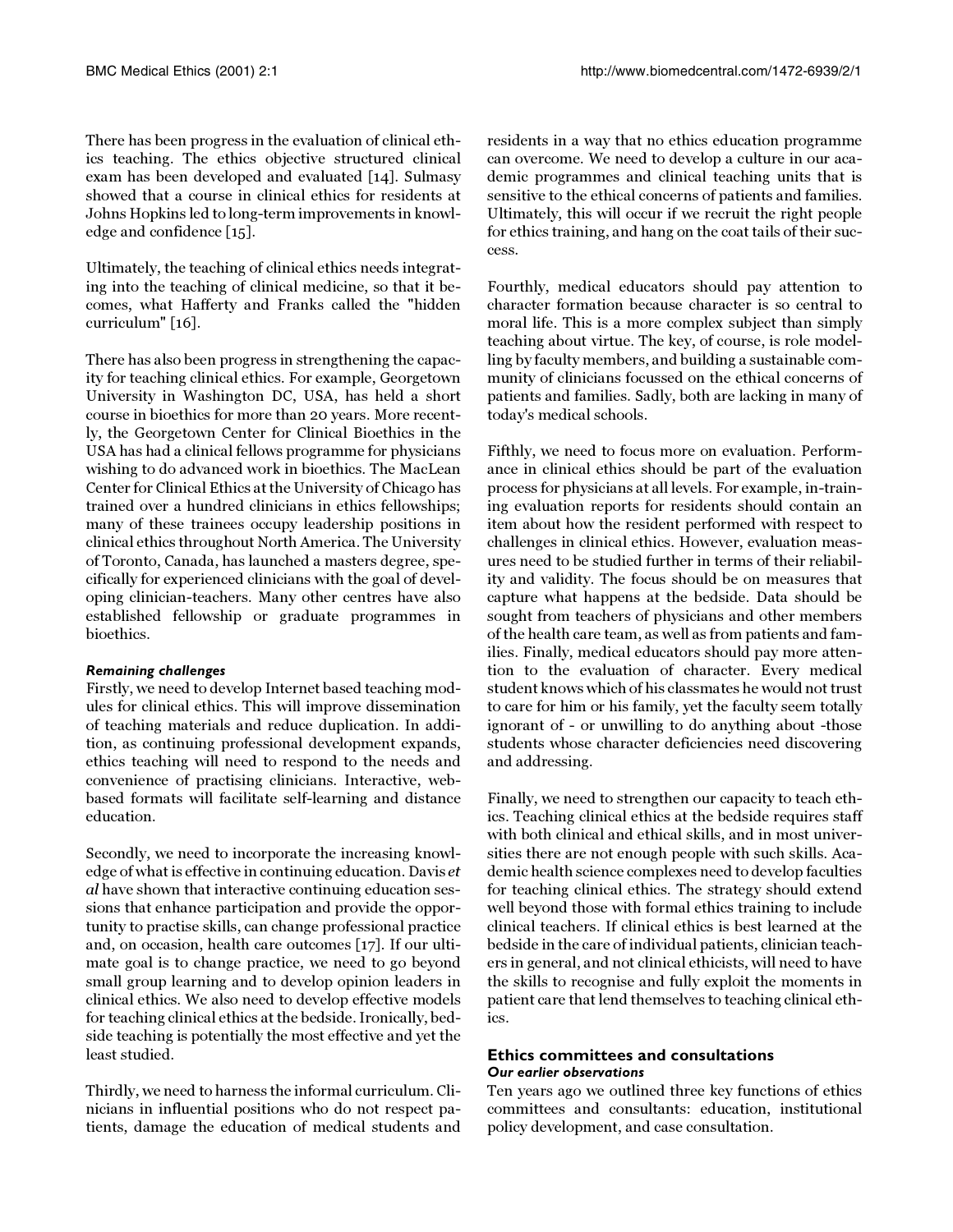With regard to ethics consultation, we argued that:

• The central goal is to improve patient care and patient outcomes

• The ethics consultant must be ethically and clinically competent, although not necessarily a physician

• The consultant's recommendations are suggestions that the referring physician may choose to accept or reject

We highlighted three key dangers of ethics consultations and committees:

• Abrogation of moral decision making by the referring physician

• Usurpation of moral decision making by the ethics consultant

• Diffusion of responsibility within the ethics committee

We outlined four models of ethics case consultation:

• Pure committee model (no ethics consultations, just committee work)

• Committee member as consultant (a committee member performs consultations but these are not systematically reviewed by the ethics committee)

• Post-facto committee review (the committee reviews the consultations after they have been performed)

• Pure consultation model (no ethics committee, just an ethics consultation service)

Finally, we highlighted the limited evidence base on which ethics committees and consultation services had been developed, and called for the effectiveness of these programmes to be evaluated.

## *Key developments*

The key development in the last decade was the American Society for Bioethics and Humanities' report on 'Core Competencies for Health Care Ethics Consultation.' Co-chaired by Robert Arnold and Stuart Youngner, the report described core competencies for ethics consultation in health care, but rejected accreditation of programmes or certification of individuals or groups to do ethics consultation [\[18](#page-7-17)].

The 1990s also saw the clinical ethics movement called into question by two amusing but incisive articles. In

1997, in "When we were philosopher kings," published in The New Republic, Ruth Shalit took clinical ethics to task for its lack of educational standards, its lack of evidence of effectiveness, for its "attitude of superior virtue", for confusing the empirical and theoretical, and for "the matter of ethics-for-hire [\[19\]](#page-7-18)."

In the same year, a Lancet editorial concluded:

"...the ethics industry needs to be rooted in clinical practice and not in armchair moral philosophy. Debate on ethical matters is as much an integral part of everyday doctoring as choosing the best treatment for patients. Departments of ethics that are divorced from the medical profession, wallowing in theory and speculation, are quaintly redundant [\[20\]](#page-7-19)."

There are important truths in these criticisms, which call for heightened humility, self-questioning, and evaluation on the part of clinical ethicists.

Clinical ethics also entered the field of quality improvement: the Tavistock Group described a set of principles that facilitate a team approach to care [\[9](#page-7-8)]; Joanne Lynn led a quality improvement collaboration on end-of-life care through the Institute for Health Care Improvement in Boston, USA [[21](#page-7-20)]; and Joan Teno developed a toolkit to measure quality of end-of-life care [[22](#page-7-21)].

Another important development has been an increasing focus on conflict resolution in clinical ethics, particularly in the areas of end-of-life care and cultural difference. This focus is likely to increase over the next decade.

# *Remaining challenges*

In our view, the most exciting prospects for ethics committees and consultants involve integrating them into the quality improvement culture of health care organisations. For example, we hope clinical ethicists will develop report cards for health care organisations on the quality of end-of-life care. The approach of the Picker Institute in Boston, USA, to care through the patient's eyes represents an important hint of future possibilities. We hope clinical ethicists will spend time with patients, understand their concerns, and feed these back to clinical teams and senior management to harness the opportunities for improvement. A decade ago, Rabbi Julia Neuberger, now Chief Executive of the King's Fund in London, did just that with bone marrow transplant and other cancer patients at Beth Israel Hospital in Boston (Neuberger J, personal communication). Unfortunately, this important line of clinical ethics has not yet been further developed.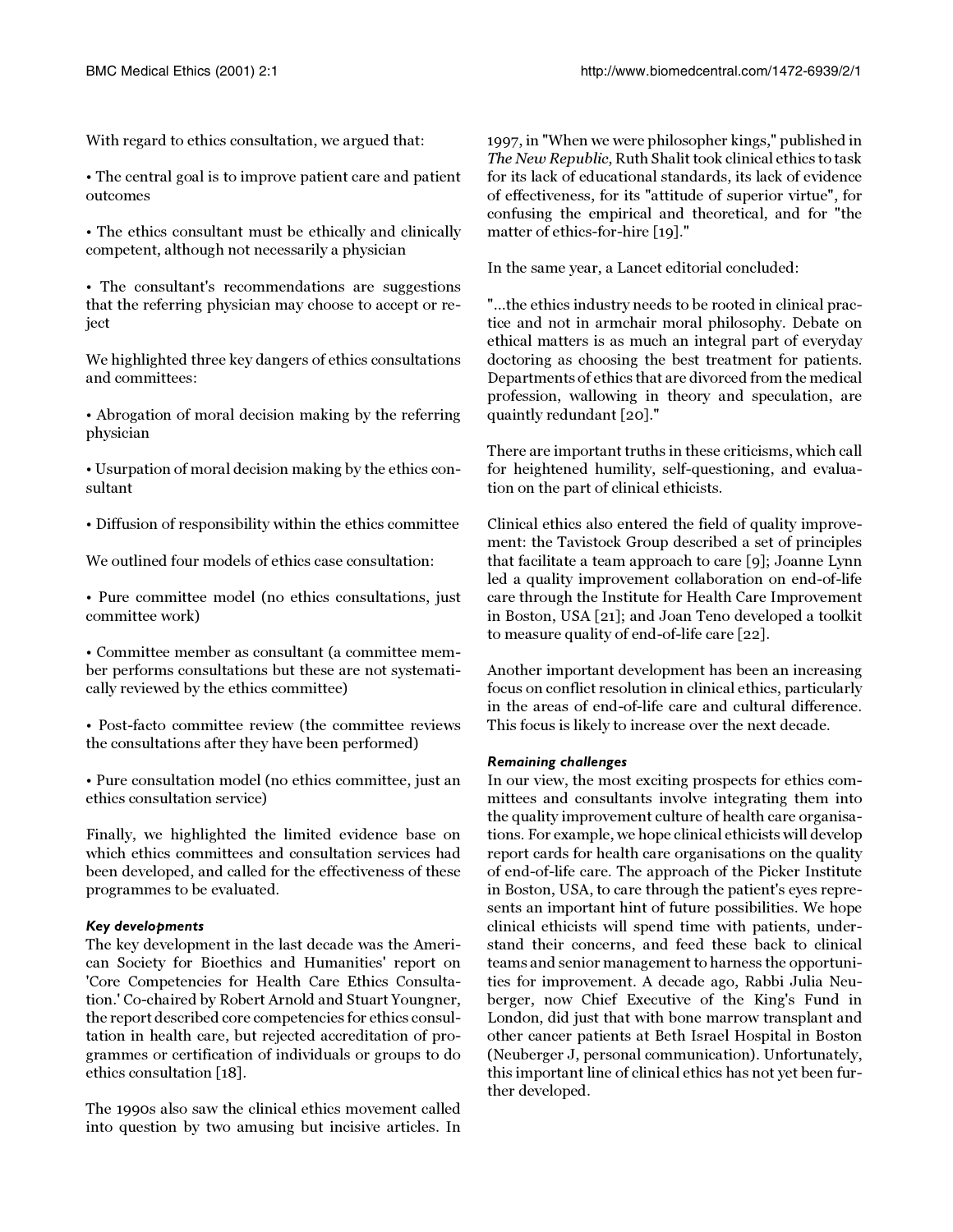A second key challenge relates to organisational accountability. How should we respond if a board member of a health care organisation asks, "Is this an ethical organisation?" In response to this simple but critical question, we should be able to describe an accountability framework of policies, processes, and practices, and provide empirical data with respect to certain indicators. Sadly, we are nowhere near being able to provide a comprehensive answer to this question. The US Joint Commission on Accreditation of Health Care Organisations has recommended that some mechanism for institutional ethical accountability be developed. However, there are at present no standards to encompass the wide ambit of clinical, managerial, and academic activities one would want to examine in a comprehensive "ethics audit" in response to the Board member's deceptively simple question. In short, what is needed is an accountability framework or ethics infrastructure for health care organisations?

Third, it is increasingly recognised that the capital assets of health care organisations involve not just buildings and equipment but also the people who work in the organisation. Although clinical ethics takes seriously the need for education of health professionals, and has at times used modern methods of continuing education, it has not looked upon its task as one of strengthening capacity both by hiring ethicists and by building the skills of health workers throughout the organisation. For example, one can identify few systematic efforts in health care organisations that aim to develop the skills of health workers to address pressing clinical problems such as medical error, end of life care, and the like. Ideally, health care organisations will have: a workforce able to address common ethical issues without the assistance of a clinical ethicist; and systematic strategies of capacity building and measures of capacity, with respect to clinical ethics.

A fourth challenge is further work on organizational ethics, which is in the earliest stages of conceptual and methodological formation. Organisational ethics is an exercise in collective accountability. It has to do with persons acting together on behalf of some institutional goal. It is concerned with defining an ethically defensible mission, implementing that mission, and allocating responsibility at all levels of institutional life for preserving the fidelity to the mission. Hospitals are examples of institutions acting as moral agents, fulfilling the promise to serve the needs of the sick in the community. What is the source of this obligation and how is it distributed at all levels from trustees, administrators, professional staff and non-professionals? How are conflicts of obligations resolved? Should organisational and clinical ethics committees be separate, institutionally related in some way, or combined? What is the role of professional organisations? And do they have ethical responsibilities over and above the welfare and self-interests of the professionals they represent? These are some of the questions organisational ethics must address.

Finally, although important improvements have occurred in clinical ethics processes, the goal of improved clinical outcomes has not been achieved. We find this conclusion disappointing, and urge our colleagues in clinical ethics to redouble efforts to demonstrate improvements in patient outcomes related to clinical ethics activities.

# **Future directions in clinical ethics** *Our earlier observations*

Ten years ago, our predictions for future directions in clinical ethics were as follows:

• New ethical challenges posed by advances in biotechnology

• Maturation of clinical ethics by strengthening the research base and developing graduate programmes and fellowships

• Emphasising the intersection between clinical ethics and health policy, including a focus on ethics of health care institutions and health systems

- Increasing public education and involvement
- Developing the conceptual foundations of bioethics
- Changes in the doctor-patient relationship

## *Key Developments*

In biotechnology, our prediction of ethical challenges is as true today as it was a decade ago. In the past decade, there were major developments in biotechnology: cloning; xenotransplantation; stem cells; and the completion of the sequencing phase of the Human Genome Project. These developments occupied the focus of the US National Bioethics Advisory Commission, the Nuffield Foundation in the UK, the Organisation for Economic Co-operation and Development (OECD, Paris, France), the World Health Organisation, and the Rockefeller Foundation. They highlighted important issues about our humanity, the social tolerance of risk, and attitudes towards globalisation. Weijer and Emanuel have carried out helpful conceptual work on genetic research [\[23\]](#page-7-22). In the next decade, the social challenges of biotechnology will be even greater.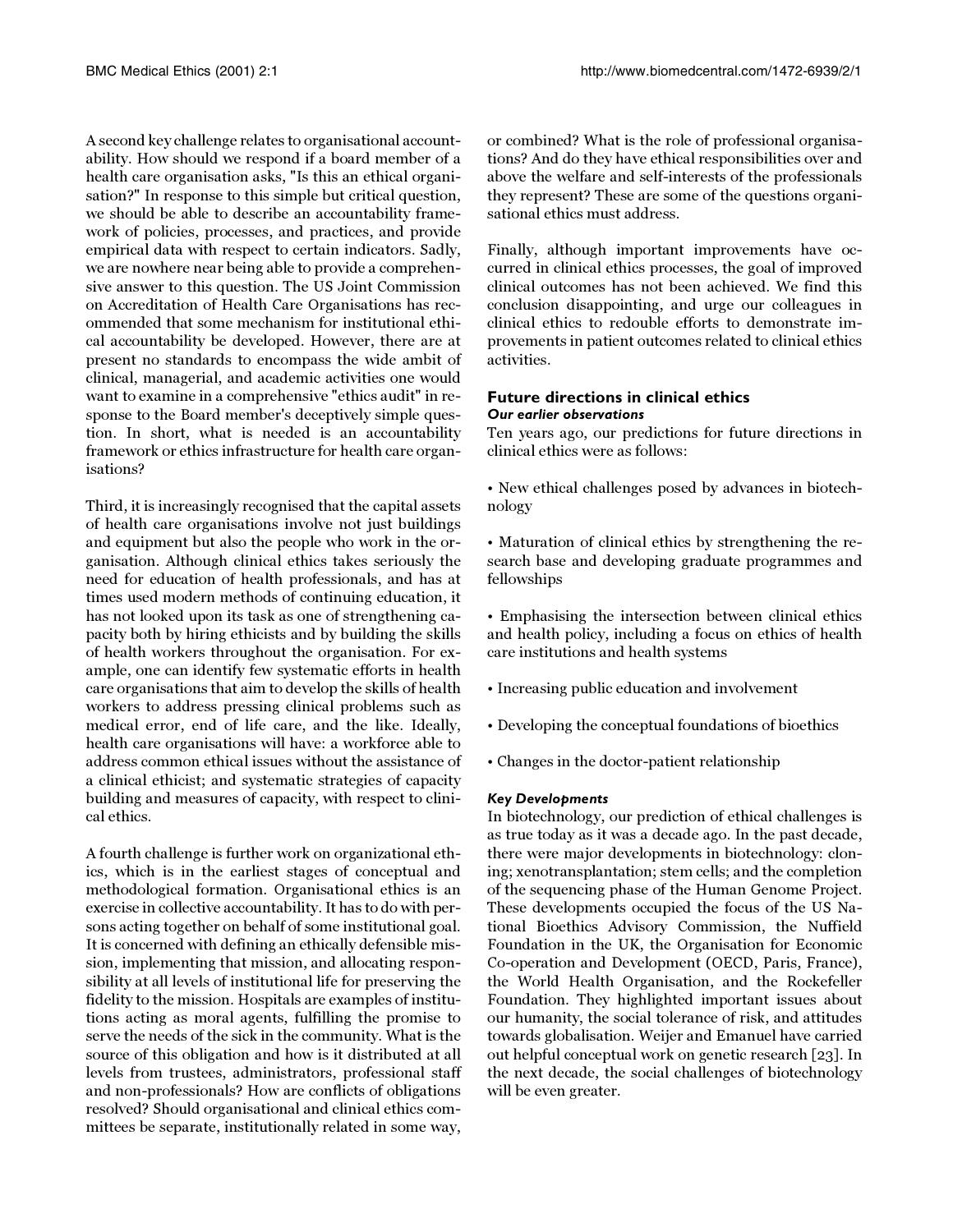In terms of maturing, clinical ethics has succeeded in many ways: it has involved clinicians; it has penetrated medical organisations and institutions; it has spawned important research and teaching efforts; and it has created new career opportunities for physicians and other clinicians. However, if the goal of clinical ethics is to improve patient care and outcomes, there is scant evidence that this has been achieved. Much more needs to be done to examine clinical ethics against this goal.

In terms of health policy, Ubel and Nord have performed experiments on the trade off between equity and efficiency [\[24](#page-7-23)]. And Holm has astutely highlighted that substantive solutions to priority setting are elusive and that more attention must be paid to the process of decision making [[25](#page-7-24)]. Daniels and Sabin have made an enormous contribution to the area of decision making by developing "accountability for reasonableness" as a model for priority setting [[26\]](#page-7-25). Hope has described actual priority setting in the Oxfordshire Regional Health Authority in the UK [[27](#page-7-26)] and Ham has distilled the lessons of international attempts at priority setting [\[28](#page-7-27)]. Hadorn has developed methods of clearing waiting lists through setting priorities based on clinical indications [\[29](#page-7-28)]. By developing a method to rate the health, financing, and responsiveness of health systems, the 2000 World Health Report has stimulated a new discussion about fairness of health systems around the world [[30](#page-7-29)].

Public education in clinical ethics has grown tremendously, although public consultation and involvement has lagged behind. One of the most remarkable developments is the interest of major news organisations in ethics. The leading voice on ethics in the media has been Art Caplan. Caplan's work in making bioethics issues understandable to the public has been a major contribution to the field. Methods of public consultation and public involvement remain elusive. We predict these matters will gain more attention, and hopefully more progress, in the next decade.

Without question the major contribution to the conceptual foundations of clinical ethics has been the continued refinement of 'Principles of Biomedical Ethics,' by Tom Beauchamp and Jim Childress [\[31\]](#page-7-30). The text by Jonsen, Siegler and Winslade, based on a clinical, casuistical approach, has continued to help those interested in clinical ethics [[32](#page-7-31)]. Narrative ethics has developed as an important complementary method. Feminist theory has developed during the past decade and, importantly, feminist scholars are now applying their analyses to matters "beyond reproduction." There have also been developments in virtue ethics, hermeneutics, and phenomenology. Somehow, all these will need to be reconciled and put into some rational order and relationship with each other.

Clinical ethics is not founded in philosophy, law, or theology but, instead, is a sub-discipline of medicine, centring upon the doctor-patient relationship [\[33](#page-7-32)]. After 20 years of clinical ethics, the doctor-patient relationship is in worse shape than it was when the field began. The main theme in the doctor-patient relationship during the 1990s in the USA was bureaucratisation by managed care. Despite the impressive achievements described elsewhere in this article, it is troubling that the doctorpatient relationship is deteriorating even as we congratulate ourselves on how well clinical ethics has progressed. If the doctor-patient relationship is the foundation of clinical ethics, how well can the field be doing, and how well will it do in the future, if the foundation is not solid?

# *Remaining challenges*

The main ethical challenge today is the enormous inequities in global health [\[34](#page-7-33)]. To date, clinical ethics has primarily been a phenomenon of developed countries, but the development of global health ethics has begun and will surely pick up momentum. Van Rensslaer Potter coined the term "global bioethics" [[35](#page-7-34)]; Ruth Macklin has examined the universalisability of values [\[36](#page-7-35)]; Hans Kung and Amartya Sen have laid important conceptual foundations for global bioethics [[37,](#page-7-36) [38\]](#page-7-37); the US National Bioethics Advisory Commission and the Nuffield Council on Bioethics in the UK have ongoing studies of research ethics in developing countries [[39,](#page-7-38) [40\]](#page-7-39); the World Health Organisation and the Fogarty International Center of the National Institutes of Health have appointed staff ethicists; the Fogarty International Center has also funded grants to strengthen capacity in ethics in developing countries; an International Association of Bioethics, and a Global Forum on Bioethics in Research have been formed; international research has been conducted in relation to human rights, women's health, and transplantation; the World Health Organisation has developed Guiding Principles on Medical Genetics and Biotechnology [\[41](#page-7-40)]; and the Human Genome Organisation Ethics Committee, chaired by Bartha Knoppers, has developed guidelines on benefit sharing [\[42](#page-7-41)].

When we revisit clinical ethics a decade from now, we hope to be telling you about the World Health Report on Global Health Ethics written in 2006. The report will address important global issues in bioethics, including biotechnology, research ethics, end-of-life care, priority setting, women's health, child health, mental health, and rehabilitation ethics.